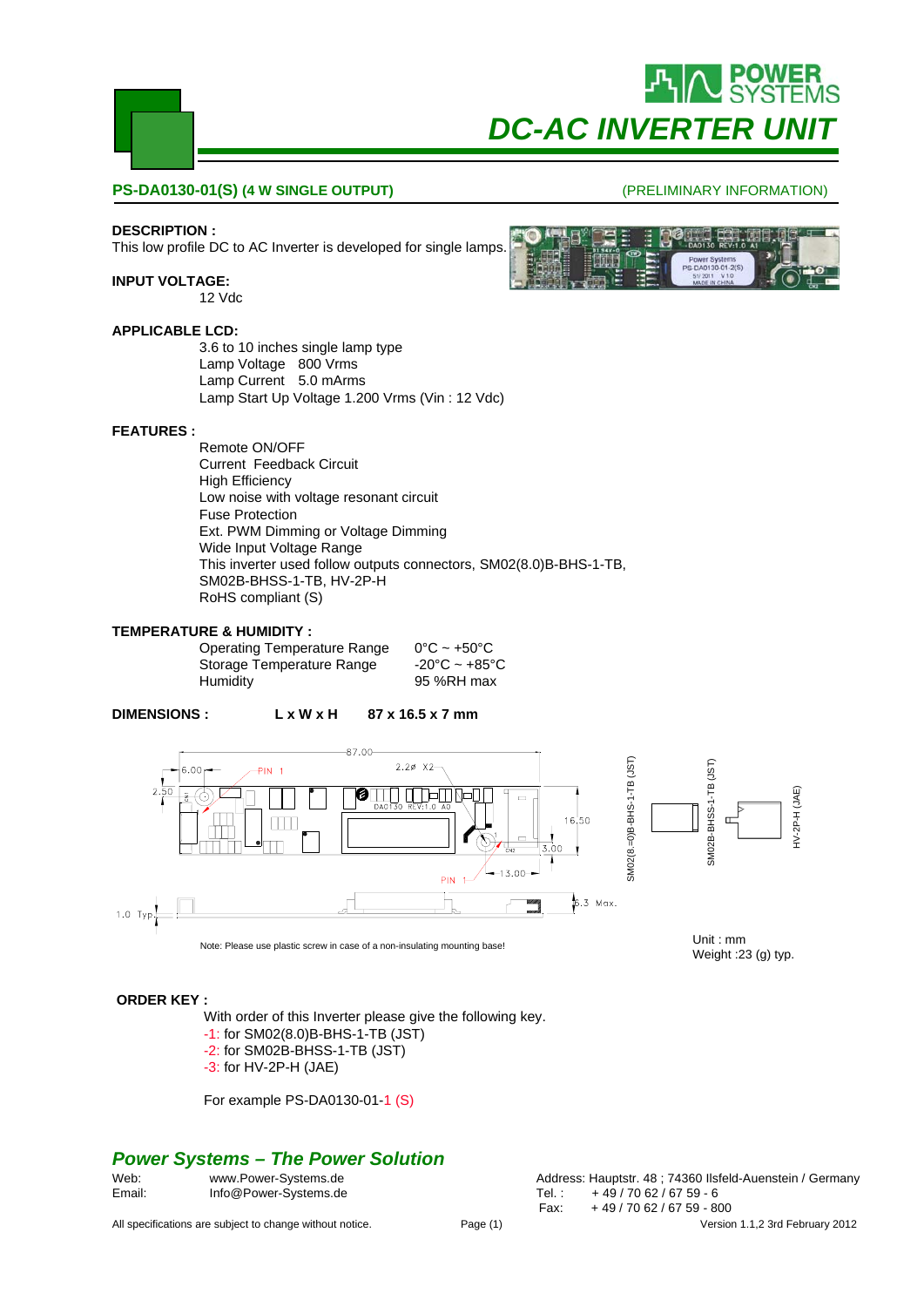

# **POWER**<br>SYSTEMS *DC-AC INVERTER UNIT*

## **PS-DA0130-01(S) (4 W SINGLE OUTPUT)**

#### (PRELIMINARY INFORMATION)

#### **Components**

| ------------- |                         |      |                         |                |
|---------------|-------------------------|------|-------------------------|----------------|
| No.           | <b>Part Description</b> | Qty. | <b>Material</b>         | <b>Note</b>    |
|               | <b>PCB</b>              |      | UL94V-0 (FR-4 or CEM-3) | $t=1$ m m      |
| 2             | Connector CN1           |      | 53261-0590              | Molex or equal |
|               |                         |      | SM02(8.0)B-BHS-1-TB     | JST or equal   |
| 3             | Connector CN2           |      | SM02B-BHSS-TB           | JST or equal   |
|               |                         |      | $HV-2P-H$               | JAE or equal   |
|               |                         |      |                         |                |

#### **Input side CN1:**

| Pin No.       | <b>Symbols</b> | Ratings                                 |  |
|---------------|----------------|-----------------------------------------|--|
| <b>CN1-1</b>  | Vin            | $5.0 - 12.0$ Vdc                        |  |
| <b>CN 1-2</b> | <b>GND</b>     |                                         |  |
| <b>CN 1-3</b> | Vrmt           | $0 \sim 1.0 =$ OFF $/2.0 \sim$ Vin = ON |  |
| <b>CN 1-4</b> | Vbr            | $0 - 3.0$ Vdc                           |  |
| CN 1-5        | Vbr            | Fxt. PWM                                |  |
|               |                | (200~500Hz Low active)                  |  |

#### **Output side CN2 (SM02(8.0)B-BHS-1-TB)**

| Pin No.       | <b>Symbols</b> | <b>Ratings</b>       |  |  |  |
|---------------|----------------|----------------------|--|--|--|
| <b>CN 2-1</b> | Vhigh          | 800 Vrms (5.0 mArms) |  |  |  |
| <b>CN 2-2</b> | Vlow           | (GND)                |  |  |  |

#### **Output side CN2 (SM02B-BHSS-1-TB)**

| Pin No.       | <b>Symbols</b> | <b>Ratings</b>       |  |  |  |  |
|---------------|----------------|----------------------|--|--|--|--|
| <b>CN 2-1</b> | Vhigh          | 800 Vrms (5.0 mArms) |  |  |  |  |
| <b>CN 2-2</b> | Mow            | (GND)                |  |  |  |  |

#### **Output side CN2 (HV-2P-H)**

| Pin No.       | <b>Symbols</b> | Ratings              |  |  |  |  |
|---------------|----------------|----------------------|--|--|--|--|
| <b>CN 2-1</b> | Vhigh          | 800 Vrms (5.0 mArms) |  |  |  |  |
| <b>CN 2-2</b> | Vlow           | (GND)                |  |  |  |  |

#### **ELECTRICAL CHARACTERISTICS :**

|                             |                | <b>Conditions</b> |        | <b>Specification</b> |                          |       |      |       |             |
|-----------------------------|----------------|-------------------|--------|----------------------|--------------------------|-------|------|-------|-------------|
| <b>Parameters</b>           | <b>Symbols</b> | $V$ in $(V)$      | Vbr(V) | Tu $(^{\circ}C)$     | Min.                     | Typ.  | Max. | Unit  | <b>Note</b> |
| <b>Output Current</b>       | lout           | $5 - 12$          | 0.0    | $0 - +50$            | 4.1                      | 5.0   | 5.9  | mArms |             |
| <b>Output Current</b>       | lout           | $5 - 12$          | 3.0    | $0 \sim +50$         | 1.5                      | 2.0   | 2.5  | mArms |             |
| <b>Input Current</b>        | lin            | $5 - 12$          | 0.0    | $0 - +50$            | $\overline{\phantom{0}}$ | ۰     | 0.8  | Adc   |             |
| <b>Frequency</b>            | F              | $5 - 12$          | 0.0    | $0 \sim +50$         | 44                       | 50    | 56   | kHz   |             |
| <b>Open Circuit Voltage</b> | Vopen          | $5 - 12$          | 0.0    | $0 - +50$            | 900                      | 1.200 | .700 | Vrms  |             |

Note 1 : Please keep minimum of 2mm clearance (all directions) between inverter high voltage area as marked on mechanical drawing and any conductors.

Note 2 : The external PWM frequency should be in a range of 100 ~ 500 Hz. For other frequency please request. the optimum is normally at 250 Hz, minimized the interference disturbances of the vertical sync. frequency.

# *Power Systems – The Power Solution*

| Web:   | www.Power-Systems.de  | Address: Hauptstr. 48; 74360 llst |
|--------|-----------------------|-----------------------------------|
| Email: | Info@Power-Systems.de | +49/7062/6759-6                   |